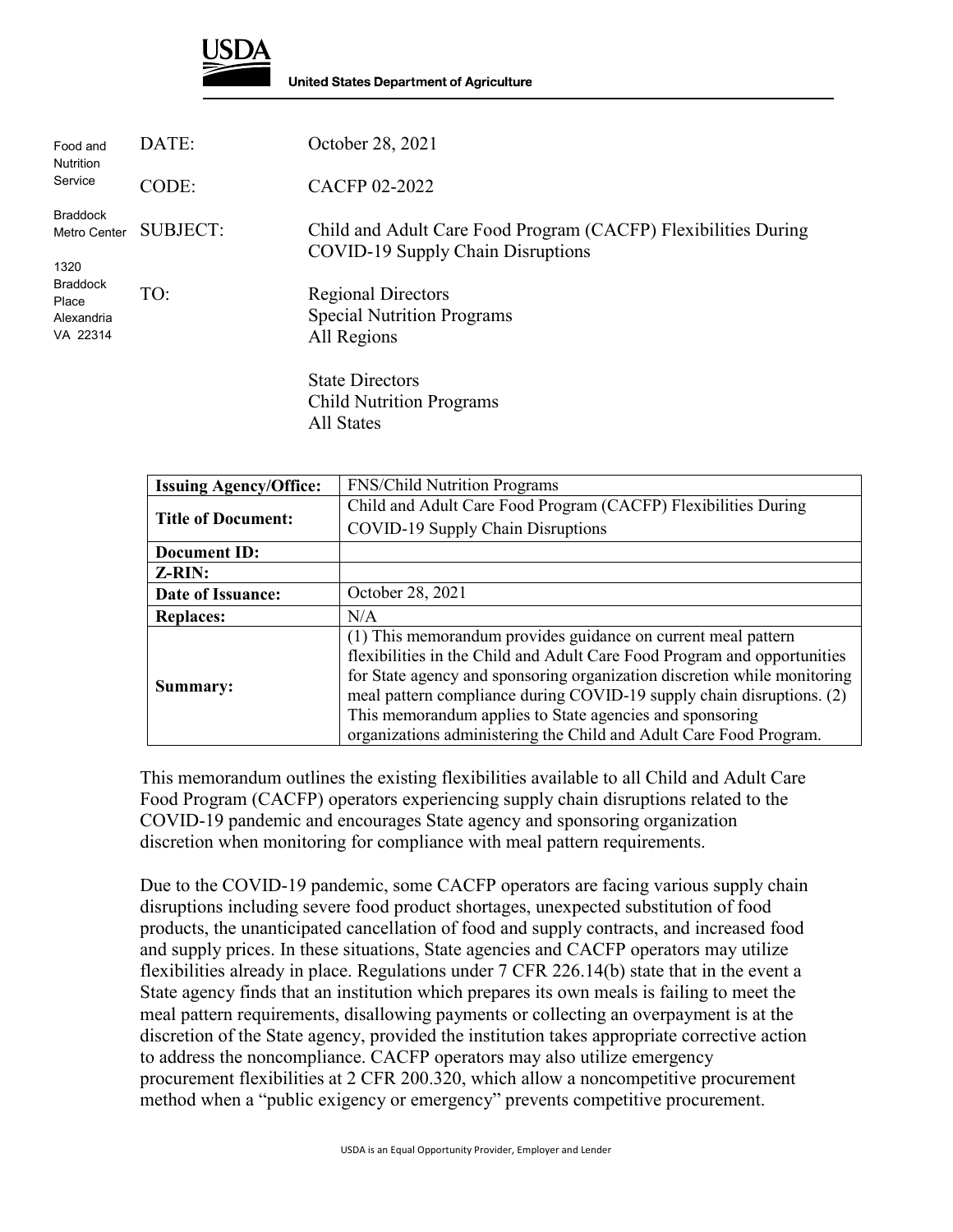Child and Adult Care Food Program (CACFP) Flexibilities During COVID-19 Supply Chain **Disruptions** Page 2

In addition, under emergency conditions, regulations at 7 CFR 226.20(e) allow State agencies to approve meal service without milk during a temporary emergency period and to approve meal service without milk if operators are unable to obtain milk on a continuing basis, provided an equivalent amount of canned, whole dry or fat-free dry milk is used in the preparation of the components of the meal. Furthermore, [COVID-19:](https://www.fns.usda.gov/cn/child-nutrition-response-91)  Child Nutrition Response #91 *[Nationwide Waiver to Allow Specific Meal Pattern](https://www.fns.usda.gov/cn/child-nutrition-response-91)  [Flexibility in the Child and Adult Care Food Program for School Year 2021-2022](https://www.fns.usda.gov/cn/child-nutrition-response-91)* allows CACFP operators to serve meals that do not meet the following specified meal pattern requirements: the whole grain-rich requirement (7 CFR 226.20(a)(4)(i)(A) and  $226.20(c)$ ; the crediting of grains by ounce equivalents requirement (7 CFR 226.20(c)); and the requirement that low-fat milk must be unflavored (7 CFR 226.20(a)(1)(iii) and  $226.20(c)$ ). All other meal pattern requirements remain in effect.

FNS recognizes that given current supply chain issues, State agencies and sponsoring organizations need to maximize available support and flexibility when monitoring CACFP meal pattern compliance during the COVID-19 pandemic. Therefore, to the extent practicable, State agencies and sponsoring organizations should use discretion to provide technical assistance in lieu of fiscal action when they observe noncompliance related to meal pattern requirements due to COVID-19-related supply chain disruptions during Federal fiscal year 2022. If CACFP operators are making a good faith effort to comply with meal pattern requirements but cannot, due to COVID-19-related supply chain disruptions, State agencies and sponsoring organizations should prioritize training and technical assistance to identify solutions that are specific to CACFP operators' local circumstances. If substitutions in planned menus are necessitated due to COVID-19 related supply chain issues, the reasons for substitutions must be documented and menu records must be updated to reflect changes. Menus must document the actual meal components served to participants. All technical assistance provided should be documented and maintained on file. Resources are available on the Team Nutrition [\(https://www.fns.usda.gov/tn/child-care-organization\)](https://www.fns.usda.gov/tn/child-care-organization) website, including the [Food](https://foodbuyingguide.fns.usda.gov/)  [Buying Guide for Child Nutrition Programs,](https://foodbuyingguide.fns.usda.gov/) which is a useful tool for determining how foods may contribute toward the meal pattern requirements.

State agencies and sponsoring organizations should exercise discretion when determining whether CACFP operators should be found seriously deficient when meals fall short of meeting the meal pattern requirements during Federal fiscal year 2022 due to COVID-19 related supply chain disruptions. This applies to institutions under a State agency and facilities under a sponsoring organization, including day care homes (7 CFR  $226.16(1)(2)(iv)$ ). Under such circumstances, FNS strongly encourages State agencies and sponsoring organizations to work with institutions and facilities, respectively, who are not meeting the meal pattern requirements to identify solutions on a case-by-case basis and continue to prioritize technical assistance. State agencies are advised to also prioritize technical assistance when reviewing how sponsoring organizations handled meal pattern deficiencies that resulted from severe food shortages.